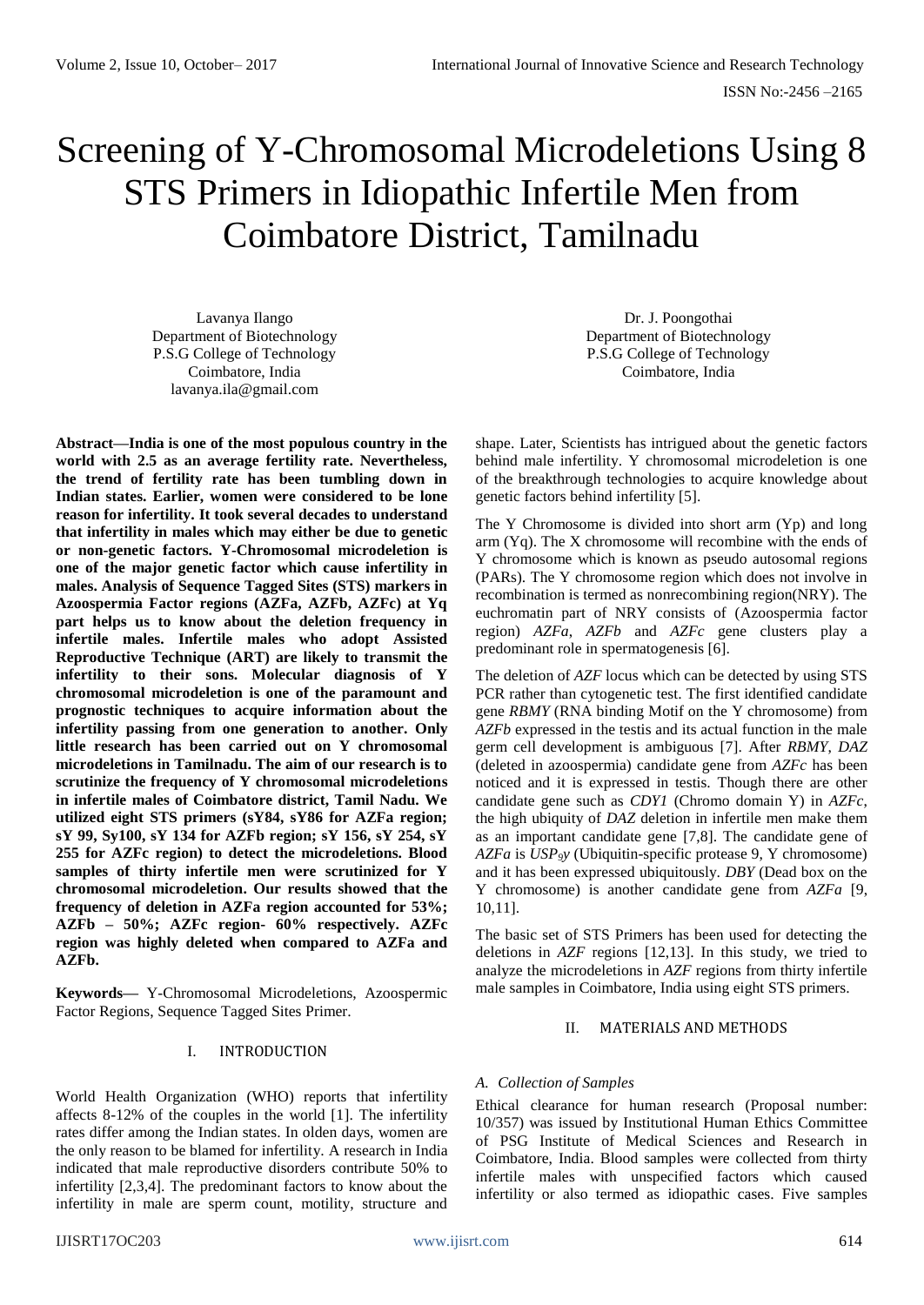ISSN No:-2456 –2165

which were obtained from fertile male and female were used as positive and negative control respectively.

#### *B. DNA Isolation from Blood Samples*

Salting out method was used to isolate the DNA from blood samples [14]. The integrity of isolated DNA from samples were checked using agarose gel electrophoresis. The purity of DNA was determined by the  $A_{260}/A_{280}$  ratios [15]. The quantification of DNA was done by using Nanospectrophotometer.

#### *C. Selection of STS Markers*

The eight STS primers for this study were selected according to the guidelines of European Academy of Andrology and European Molecular Genetics Quality Network which helped to test the Y-Chromosomal Microdeletions [12,13]. The details of STS Markers are presented in the Table 1.

## *D. PCR Analysis*

The conditions of PCR for eight STS markers were standardized by testing the estimated annealing temperature, annealing time, extension time, primer concentration and DNA concentration. The standardized PCR conditions for eight STS markers were listed in the Table II. 1µl (200 ng) of DNA template from the individual samples were used for each reaction. Total volume of PCR reaction mix was 20 µl and it consisted of 10X PCR buffer,10mM dNTPs, forward and reverse primers (50 ng/ µl), Taq polymerase (3U/ µl), Double distilled water and DNA samples. PCR products were electrophoresed at 75V in 2% agarose gel. The PCR products were visualized under UV trans illuminator and then documented by alpha imager gel documentation system.

|                  | <b>STS Markers of AZF Regions with sequences</b> |                      |                                           |                                         |                                                             |  |  |
|------------------|--------------------------------------------------|----------------------|-------------------------------------------|-----------------------------------------|-------------------------------------------------------------|--|--|
| S.No             | <b>STS</b><br><b>Marker</b>                      | AZF<br><b>Region</b> | <b>Forward Primer</b>                     | <b>Reverse Primer</b>                   | Size of<br><b>PCR</b><br><b>Products</b><br>(base<br>pairs) |  |  |
| $\mathbf{1}$ .   | s <b>Y84</b>                                     | AZFa                 | AGA AGG GTC TGA AAG CAG GT                | GCC TAC TAC CTG GAG GCT TC              | 326                                                         |  |  |
| 2.               | sY86                                             | AZFa                 | GTG ACA CAC AGA CTA TGC TTC               | ACA CAC AGA GGG ACA ACC CT              | 320                                                         |  |  |
| 3.               | sY99                                             | AZFb                 | GAC TCA GGG ATC CAG GTT G                 | GCA CTG CAA CTT TTA TGC CT              | 357                                                         |  |  |
| $\overline{4}$ . | sY100                                            | <b>AZFb</b>          | TAA AGG AAC TTC TGT GTG TAA<br><b>ACA</b> | TAA GCC AGA TAG GGG CTT CT              | 111                                                         |  |  |
| 5.               | sY134                                            | <b>AZFb</b>          | GTC TGC CTC ACC ATA AAA CG                | ACC ACT GCC AAA ACT TTC AA              | 301                                                         |  |  |
| 6.               | sY156                                            | AZFc                 | AGG AAC TGG CAG GAT TAG CC                | ATG TCA GGG TTT CCT TTG CC              | 950                                                         |  |  |
| 7.               | sY254                                            | AZFc                 | GGG TGT TAC CAG AAG GCA AA                | <b>GAA CCG TAT CTA CCA AAG</b><br>CAG C | 380                                                         |  |  |
| 8.               | sY255                                            | AZFc                 | GTT ACA GGA TTC GGC GTG AT                | CTC GTC ATG TGC AGC CAC                 | 126                                                         |  |  |

Table: 1 STS markers of *AZF* regions with sequences and their Product Size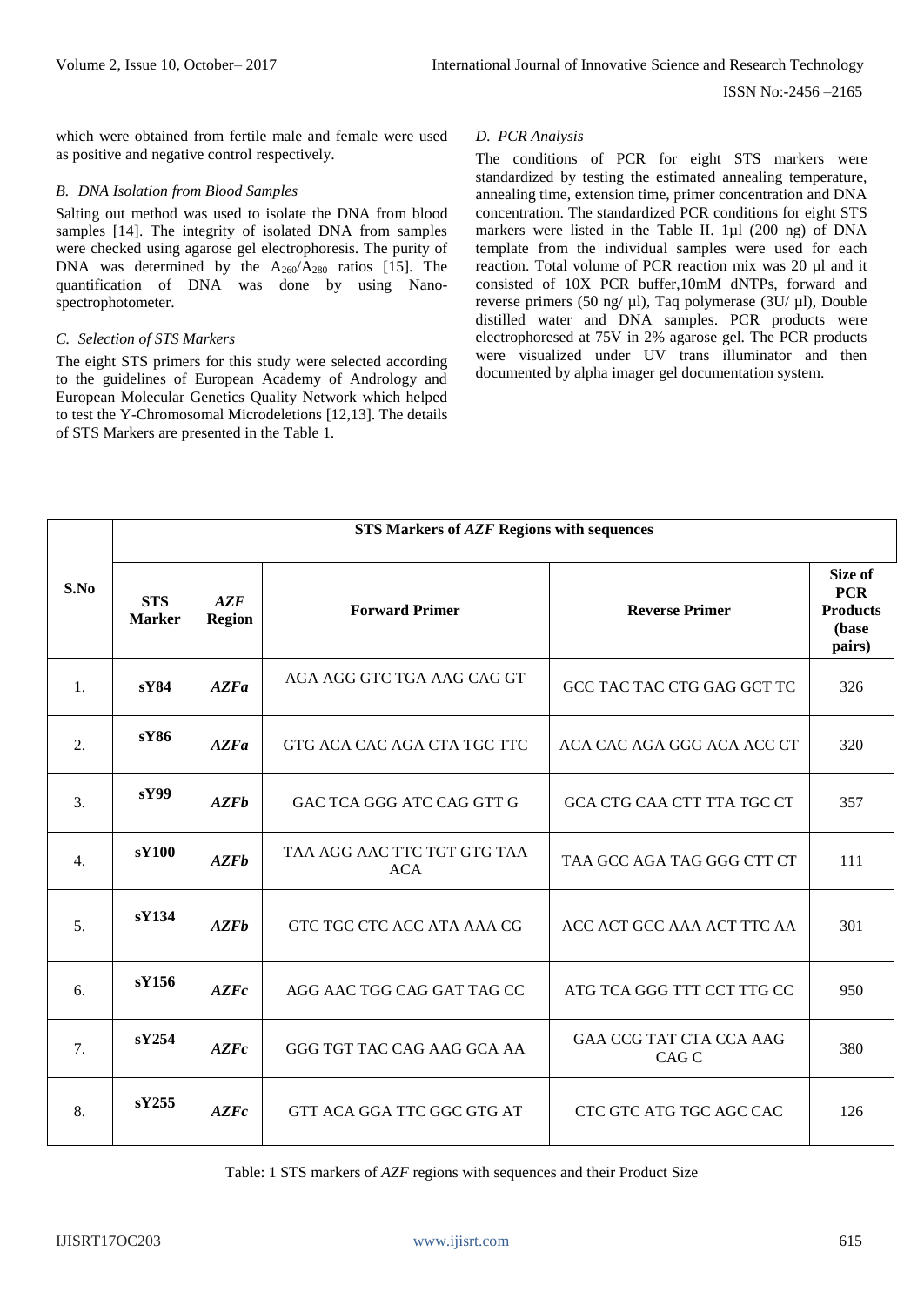ISSN No:-2456 –2165

|                         |                                        |                                        |                                        |                                        | PCR reaction conditions for STS primers |                                      |                                        |                                        |
|-------------------------|----------------------------------------|----------------------------------------|----------------------------------------|----------------------------------------|-----------------------------------------|--------------------------------------|----------------------------------------|----------------------------------------|
| <b>PCR Steps</b>        | sY84<br>(AZFa)                         | sY86<br>(AZFa)                         | sY99<br>(AZFb)                         | sY100<br>(AZFb)                        | sY134<br>(AZFb)                         | sY156<br>(AZFc)                      | sY254<br>(AZFc)                        | sY255<br>(AZFc)                        |
| Initial<br>Denaturation | 94° C, 3<br>min                        | $94^{\circ}$ C, 3<br>min               | 94° C, 3 min                           | $94^\circ$ C, 3 min                    | $94^\circ$ C, 3 min                     | 94° C, 3 min                         | 94° C, 3 min                           | 94° C, 3<br>min                        |
| Denaturation            | 94° C, 1<br>min                        | 94° C, 1<br>min                        | 94° C, 1 min                           | $94^\circ$ C, 1 min                    | 94° C, 1 min                            | 94° C, 1 min                         | 94° C, 1 min                           | 94° C, 1<br>min                        |
| Annealing               | 56° C, 1<br>min                        | $60^{\circ}$ C, 45<br>sec              | 58° C, 1 min                           | $60^\circ$ C, 1 min                    | 56° C, 1 min                            | $56^{\circ}$ C, 1 min                | 58° C, 1.5<br>min                      | $60^\circ$ C, 1<br>min                 |
| Extension               | $72^{\circ}$ C, 1<br>min, 35<br>Cycles | $72^{\circ}$ C, 45s,<br>35 cycles      | $72^\circ$ C, 1<br>min, 35<br>cycles   | $72^\circ$ C, 1<br>min, 35<br>cycles   | $72^{\circ}$ C, 1 min,<br>35 Cycles     | $72^{\circ}$ C,1 min,<br>35 cycles   | $72^{\circ}$ C, 2<br>min, 35<br>cycles | $72^{\circ}$ C, 1<br>min, 35<br>cycles |
| Final<br>Extension      | $72^{\circ}$ C, 5<br>min, 35<br>cycles | $72^{\circ}$ C, 5<br>min, 35<br>cycles | $72^{\circ}$ C, 5<br>min, 35<br>cycles | $72^{\circ}$ C, 5<br>min, 35<br>cycles | $72^\circ$ C, 5 min,<br>35 cycles       | $72^\circ$ C, 5<br>min, 35<br>cycles | $72^{\circ}$ C, 5<br>min, 30<br>cycles | $72^{\circ}$ C, 5<br>min, 35<br>cycles |
| Hold                    | $4^\circ$ C                            | $4^\circ$ C                            | $4^\circ$ C                            | $4^\circ$ C                            | $4^\circ$ C                             | $4^{\circ}$ C                        | $4^\circ$ C                            | $4^{\circ}$ C                          |

Table2: PCR reaction conditions for Y chromosomal STS markers of *AZF* Regions

#### III. RESULTS AND DISCUSSION

Thirty infertile male samples were screened for Y chromosome microdeletions using eight STS primers (sY 84, sY 86 for *AZFa* region; sY 99, sY 100, sY 134 for *AZFb*  region and sY 156, sY 254 and sY 255 for *AZFc* region). The PCR reactions were performed thrice to confirm the deletions in *AZF* regions. The number of samples with deletions and their percentage were listed in the Table III and IV respectively.

The deletion of *AZFa* region results in Sertoli cell only syndrome (SCOS) [16]. When we analyzed with sY84 marker, thirteen samples showed deletion in *AZFa* region among the thirty samples and the percentage of deletion in *AZFa* region using sY84 marker was 43%. The other marker sY86 for *AZFa*  resulted deletions in eight samples and accounted 26.6% frequency of deletions in *AZFa* region. In this study, the percentage of deletions in *AZFa* region using sY84 and sY 86 were 53%.

Azoospermia and maturation arrest of germ cells prevalently occur, when there is a deletion in *AZFb* region [17]. Three STS markers such as sY99, sY100 and sY134 resulted deletions of *AZFb* region in eleven, ten and nine samples out of thirty samples respectively. The Percentage of deletions in *AZFb* region using sY99, sY100 and sY134 were 36.6%, 33%

and 30% respectively. The *AZFb* deletions were analyzed by using these three markers which accounted for 50%.

The deletions in *AZFc* region reported that the conditions such as mild or severe oligozoospermia and azoospermia would become dominant [17]. While we analyzed samples for the deletions in *AZFc* region utilizing sY156, sY 254 and sY 255, the deletions were observed in four, eight and twelve samples out of thirty samples respectively. Hence the percentage of deletions in *AZFc* for sY156, sY 254 and sY 255 were 13%,66.6% and 40% respectively. The deletions of *AZFc* region was 60%, which seemed to be higher compared to the deletions in (53%) *AZFa* and (50%) *AZFb* region**.** Venn diagram depicted the distribution of *AZF* deletions in Fig.7.

Sample pictures of agarose gel analysis after PCR reactions exhibit microdeletions in the *AZF* region with respect to STS primers are displayed from Fig. 1. to Fig. 6.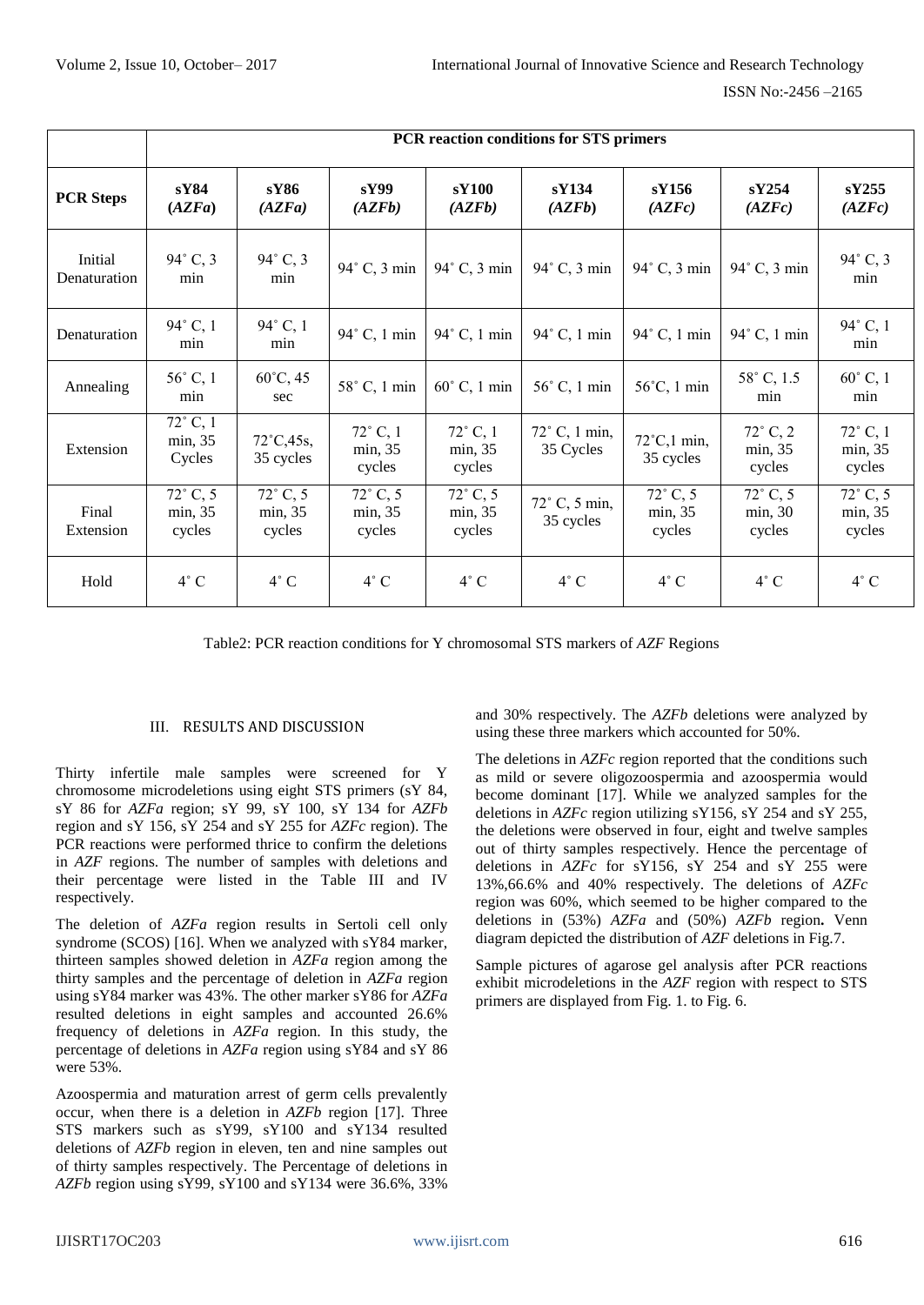ISSN No:-2456 –2165

|      | Sample number with AZF deletion |                                                                                                                                                                        |  |  |  |
|------|---------------------------------|------------------------------------------------------------------------------------------------------------------------------------------------------------------------|--|--|--|
| S.NO | AZF<br><b>Region</b>            | <b>Sample Number with Deletions (S)</b>                                                                                                                                |  |  |  |
| 1.   | AZFa                            | S1, S3, S6, S7, S9, S10, S11, S12, S14,<br>S <sub>15</sub> , S <sub>17</sub> , S <sub>18</sub> , S <sub>19</sub> , S <sub>20</sub> , S <sub>21</sub> , S <sub>28</sub> |  |  |  |
| 2.   | AZFh                            | S1, S2, S6, S7, S10, S11, S13, S14, S15, S16, S<br>18, S21, S25, S27, S28                                                                                              |  |  |  |
| 3.   | AZFc                            | S1, S2, S4, S6, S7, S10, S11, S12, S14, S15, S1<br>7, S18, S19, S20, S21, S25, S29, S30                                                                                |  |  |  |

Table: 3 Microdeletions of *AZF* regions in infertile male samples

|      | Percentage of deletions in AZF region |                                       |                                   |  |  |
|------|---------------------------------------|---------------------------------------|-----------------------------------|--|--|
| S.NO | AZF<br><b>Region</b>                  | Number of<br>samples with<br>deletion | <b>Percentage of</b><br>deletions |  |  |
| 1.   | AZFa                                  | 16                                    | $(16/30)$ 53%                     |  |  |
| 2.   | AZFb                                  | 15                                    | $(15/30)$ 50%                     |  |  |
| 3.   | AZFc                                  | 18                                    | $(18/30)$ 60%                     |  |  |
| 4.   | $AZFa+b$                              | 1                                     | $(1/30)$ 3.3%                     |  |  |
| 5.   | $AZFb+c$                              | $\overline{2}$                        | $(2/30)$ 6.6%                     |  |  |
| 6.   | $AZFa+b$<br>$+c$                      | 9                                     | $(9/30)$ 30%                      |  |  |

Table: 4 Percentage of deletions in *AZF* regions for thirty infertile male samples

Surprisingly, six infertile male samples (S5,S8,S22,S23,S24,S26) did not show any deletion using eight STS primers and their percentage of undeletion accounted for 20%.Though the STS markers were selected based on the European Academy of Andrology and European Molecular Genetics Quality Network,six infertile male samples showed no deletions in the *AZF* regions.The undeleted infertile samples should contain a deletion possibly in some other loci which could not be able to diagnose by these eight STS primers. The observation of undeleted samples in infertile samples were also reported in Greek and Nilgiri districts, South India [18, 19].





Fig.2:Analysis of microdeletions in *AZFa* region using sY84

Fig.1: Analysis of microdeletions in *AZFc* region using sY255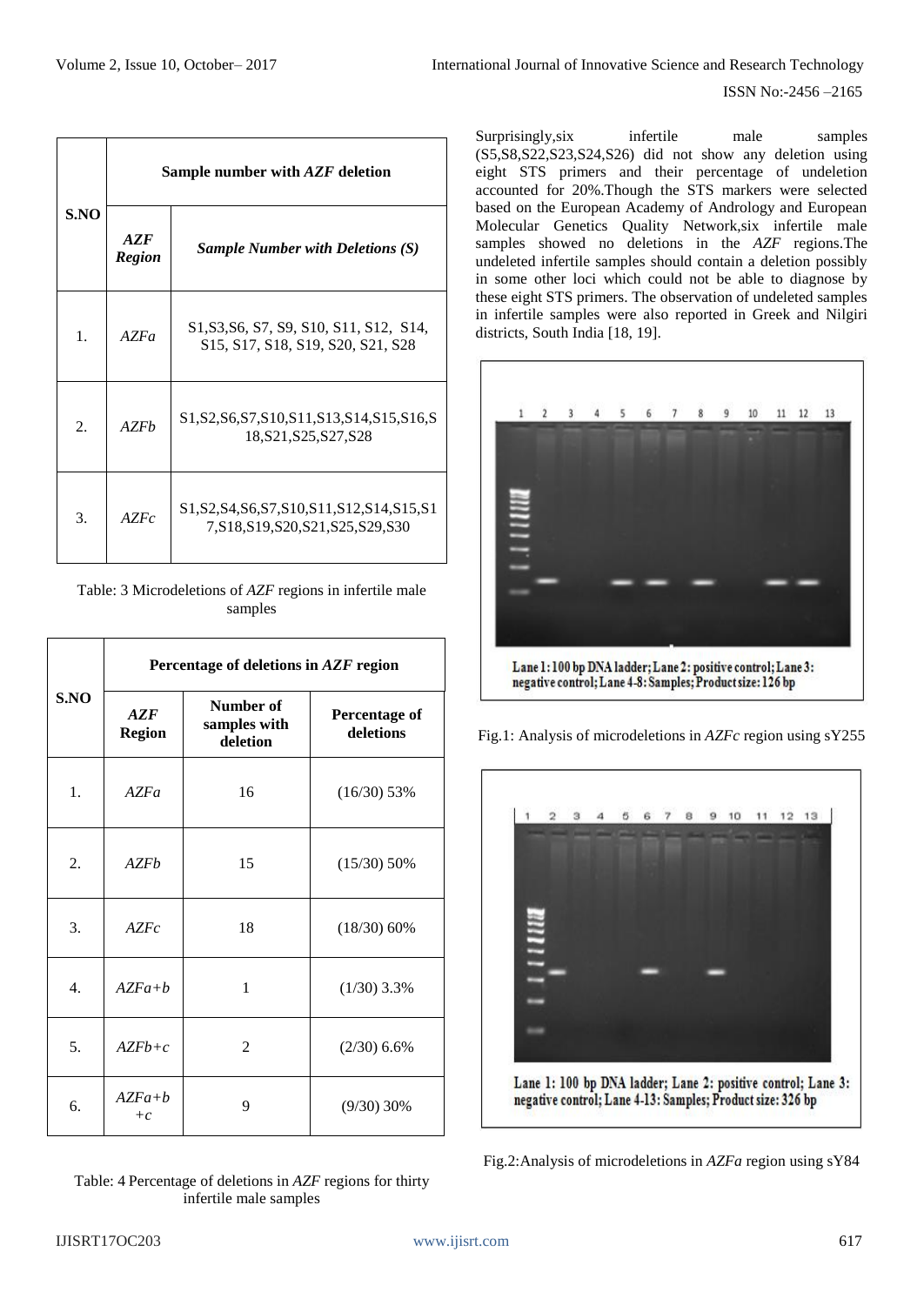

Fig.3: Analysis of microdeletions in *AZFb* region using sY134



Fig.4: Analysis of microdeletions in *AZFb* region using sY99



Fig.5: Analysis of microdeletions in *AZFc* region using sY156



Fig.6: Analysis of microdeletions in *AZFc* region using sY254.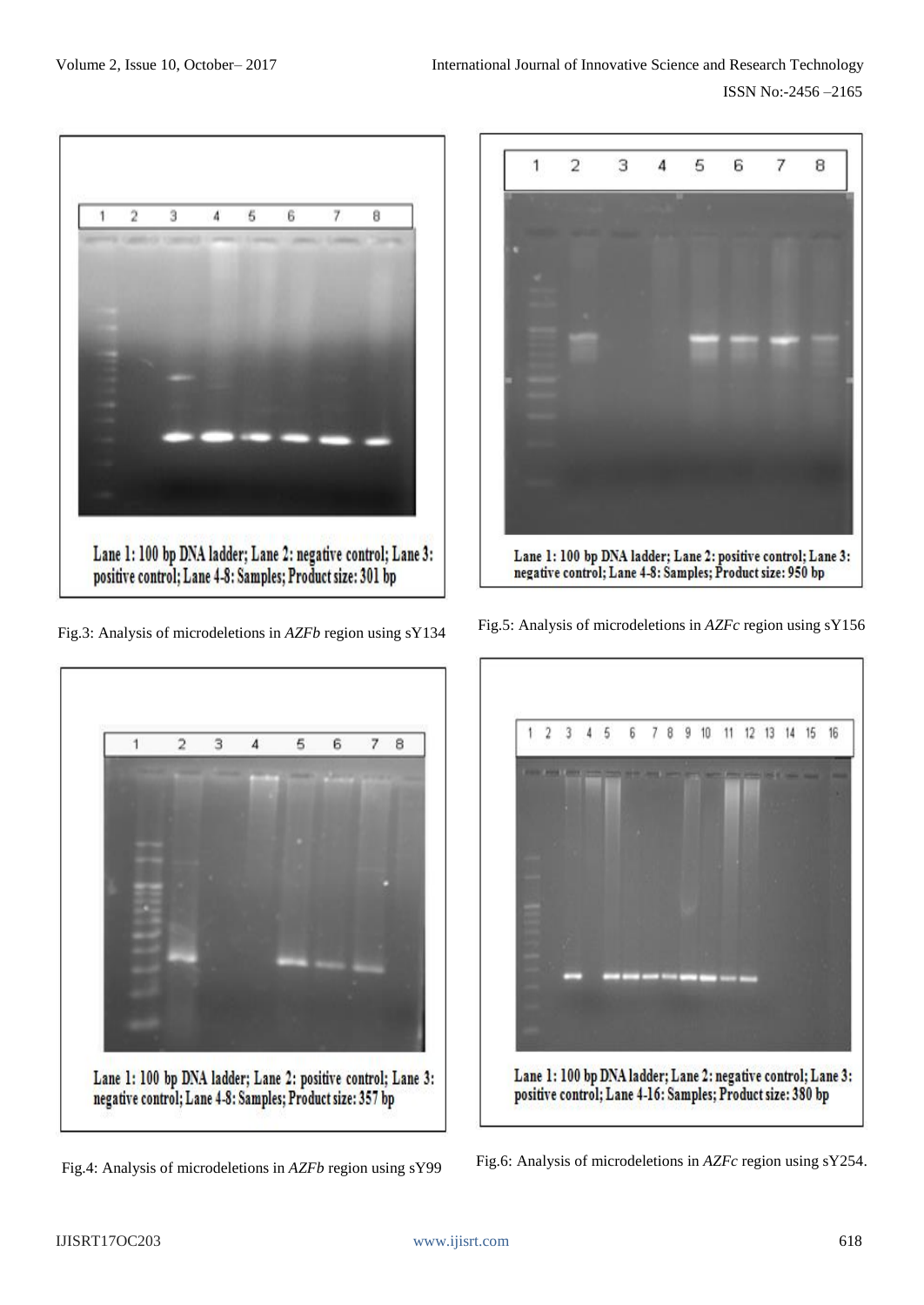

Fig.7: Venn diagram depicts the distribution of *AZF* deletion

*AZFc* region was highly deleted in infertile male patients compared to *AZFa* and *AZFb* region and this reports were congruous with previous research works [19,20,21,22].AZFc region contains palindromic sequences which are more susceptible to intrachromosomal recombination and therefore, this region has been deleted frequently in infertile male samples [23].A research conducted in North India reported that the deletion of AZFc region was 58.8% [21] whereas our results showed that 60% of deletion in AZFc region. Deletion in AZFa+b region was 3.3% which found to be lower than AZFb+c region (6.6%).Deletions in *AZFb*+c region lead to either asthenozoospermia (reduced sperm motility) or severe oligozoospermia (low sperm motility).Azoospermia (absence of sperm) or failure of testicular sperm retrieval are associated with the deletions in *AZFa+b* region [19,24].30% of deletion was observed in all the three regions.Eventhough infertile male who has a deletion in *AZFc* Region can adopt Intracytoplasmic sperm injection (ICSI) treatment to father a child, the deletion pattern which causes infertility is likely to transmit to their offsprings [25].It is because most of the *AZF*  deletions are occurred in the germ cell [26]. Hence, the Y chromosomal microdeletion analysis helps the clinicians to predict the deletion pattern of AZF regions for the infertile male's future generation.Clinicians could able to inform infertile couples about the risks in adopting either ICSI or assisted reproductive techniques.

## IV. CONCLUSION

This study showed that the *AZFc* region has been highly deleted when compared to the *AZFb* and *AZFa* regions*.*Increase in sample size would have helped us to explore more about the frequency of *AZF*deletions.Examining

Y Chromosomal microdeletions assist the clinicians to decide the suitable assisted reproductive techniques for the infertile patients. Analysis of Y chromosomal microdeletions help the clinicians to counsel the infertile patients prior to assisted reproductive techniques.

## V. ACKNOWLEDGMENT

The authors thank the patients who volunteered to provide blood samples for this research work. We extend our thanks to P.S.G Institute of Medical Sciences and Research, P.S.G College of Technology and Ishwarya Fertility Centre, Coimbatore.

## **REFERENCES**

- [1]. J. Sciarra, "Infertility: An international health problem," Int. J. Gynaecol. Obstet, vol.46, 1994, pp. 155-163.
- [2]. T.C.A. Kumar, "Fertility and *in-vitro* fertilization in India," Curr. Sci, vol 86, 2004, pp. 254-256.
- [3]. S. Ganguly and S. Unisa, "Trends of Infertility and Childlessness in India: Findings from NFHS Data," Facts Views Vis. Obgyn. vol 2(2), 2010, pp. 131-138.
- [4]. N. Kumar and A.K. Singh, "Trends of male factor infertility,an important cause of infertility: A review of Literature," J. Hum. Reprod. Sci. vol 8(4), 2015, pp. 191- 196.
- [5]. L. Tiepolo and O. Zuffardi, "Localization of factors controlling spermatogenesis in the nonfluorescent portion of the human Y chromosome long arm," Hum. Genet. vol 34, 1976, pp. 119-124.